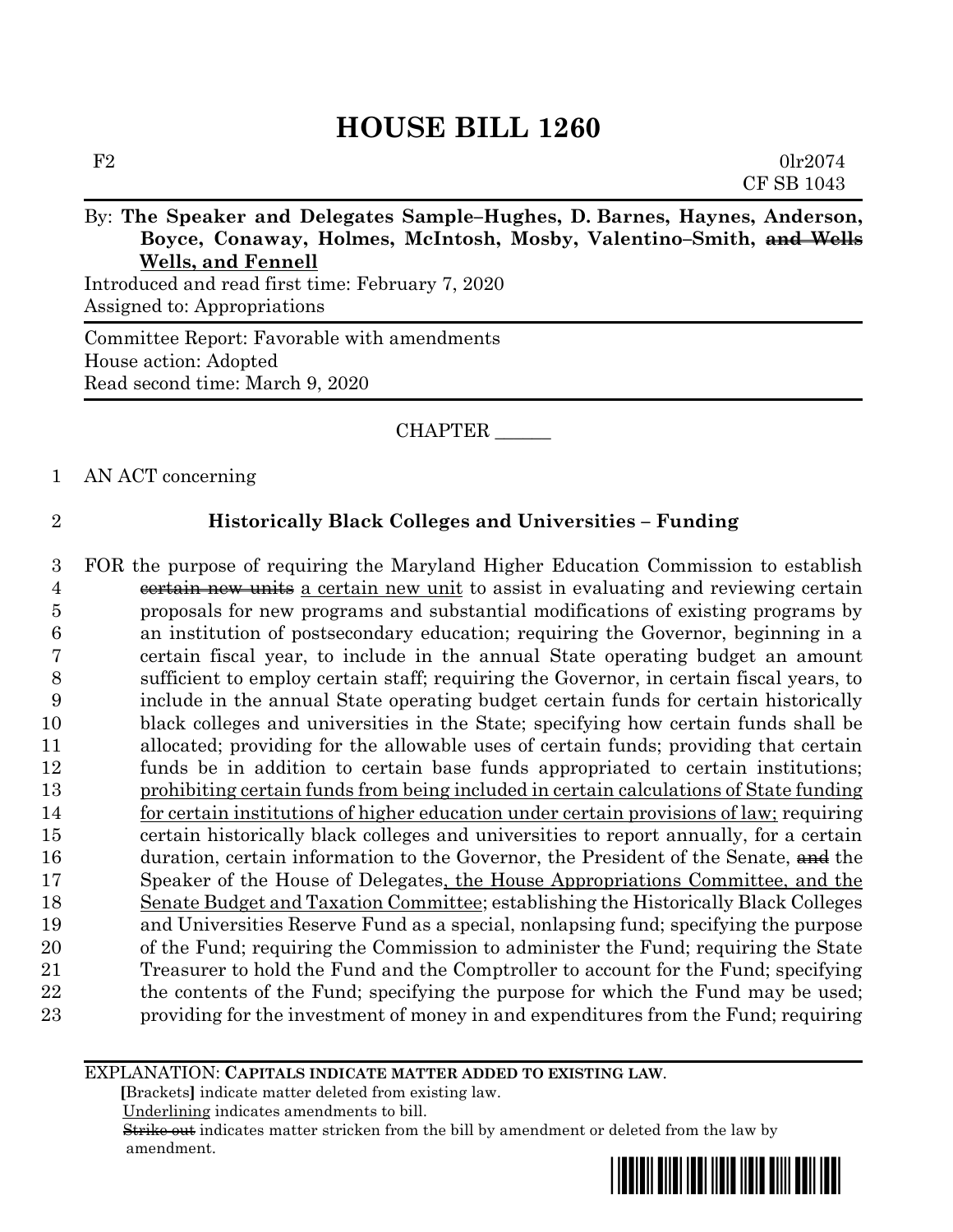interest earnings of the Fund to be credited to the Fund; exempting the Fund from a certain provision of law requiring interest earnings on State money to accrue to the General Fund of the State; stating certain findings of the General Assembly; defining 4 a certain term; requiring the University of Maryland Global Campus System of Maryland William E. Kirwan Center for Academic Innovation, in collaboration with UMUC Ventures, to assist certain historically black colleges and universities with developing and offering online academic programs; providing that certain procurements and contracts are not subject to the approval of the Board of Public Works under a certain provision of law; authorizing the Board of Regents of the University System of Maryland to use the fund balance to support the development and offering of certain online programs; requiring the Commission, in consultation with certain institutions, to study its own policies and practices and report the results on or before a certain date; encouraging certain historically black colleges and universities to hire a certain consultant and report the results and any findings on or before a certain date; encouraging certain historically black colleges and universities to use certain funds to implement and support the Blueprint for Maryland's Future; requiring the Governor to provide a certain allocation in a certain fiscal year for certain fees and expenses under certain circumstances; 19 authorizing the Attorney General to execute a certain final settlement agreement; making certain provisions of this Act subject to a certain contingency; and generally relating to historically black colleges and universities in the State.

- BY adding to
- Article Education
- Section 10–214, 11–206.3, 15–126, and 15–127
- Annotated Code of Maryland
- (2018 Replacement Volume and 2019 Supplement)
- BY repealing and reenacting, without amendments,
- Article State Finance and Procurement
- Section 6–226(a)(2)(i)
- Annotated Code of Maryland
- (2015 Replacement Volume and 2019 Supplement)
- BY repealing and reenacting, with amendments,
- Article State Finance and Procurement
- Section 6–226(a)(2)(ii)121. and 122.
- Annotated Code of Maryland
- (2015 Replacement Volume and 2019 Supplement)
- BY adding to
- Article State Finance and Procurement
- Section 6–226(a)(2)(ii)123.
- Annotated Code of Maryland
- (2015 Replacement Volume and 2019 Supplement)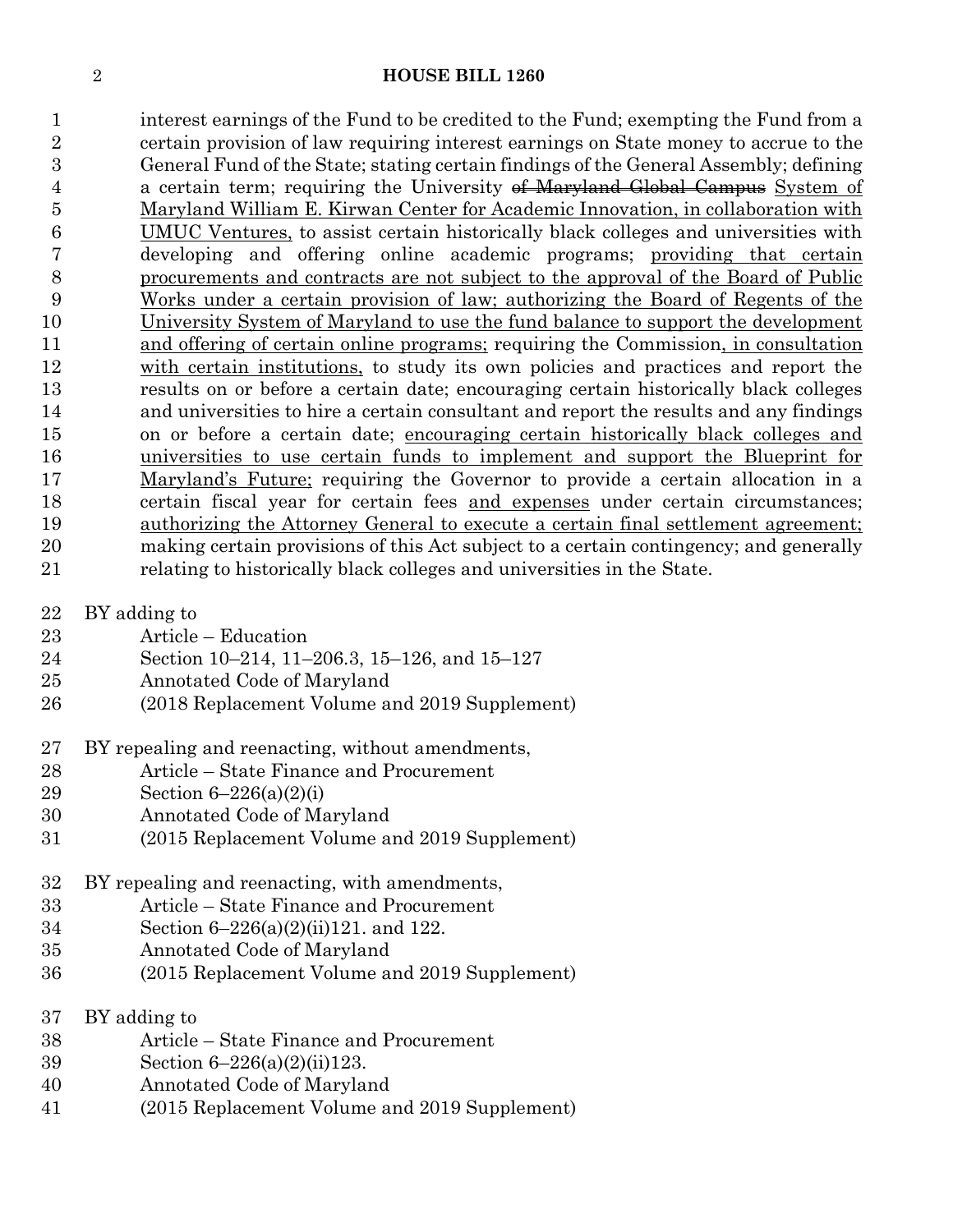#### **HOUSE BILL 1260** 3

 SECTION 1. BE IT ENACTED BY THE GENERAL ASSEMBLY OF MARYLAND, That the Laws of Maryland read as follows:

## **Article – Education**

**10–214.**

**THE GENERAL ASSEMBLY FINDS THAT:**

 **(1) THE STATE OF MARYLAND WISHES TO PROVIDE ALL OF ITS CITIZENS WITH EQUAL ACCESS TO HIGHER EDUCATION AT EXCELLENT AND AFFORDABLE PUBLIC COLLEGES AND UNIVERSITIES;**

 **(2) THE GENERAL ASSEMBLY HAS CAREFULLY REVIEWED THE MEMORANDUM OPINIONS AND ORDERS OF THE UNITED STATES DISTRICT COURT FOR THE DISTRICT OF MARYLAND, ISSUED OCTOBER 7, 2013, AND NOVEMBER 8, 2017, IN THE ACTION, THE COALITION FOR EQUITY AND EXCELLENCE IN MARYLAND HIGHER EDUCATION, ET AL. V. MARYLAND HIGHER EDUCATION COMMISSION, ET AL., 06–CV–02773–CCB;**

 **(3) THE DISTRICT COURT FOUND THAT THE STATE FAILED TO ELIMINATE A TRACEABLE DE JURE ERA POLICY OF UNNECESSARY DUPLICATION OF PROGRAMS AT HISTORICALLY BLACK COLLEGES AND UNIVERSITIES IN THE STATE THAT HAS EXACERBATED THE RACIAL IDENTIFIABILITY OF MARYLAND'S HISTORICALLY BLACK COLLEGES AND UNIVERSITIES;**

 **(4) MARYLAND'S HISTORICALLY BLACK COLLEGES AND UNIVERSITIES, WHICH ARE BOWIE STATE UNIVERSITY, COPPIN STATE UNIVERSITY, MORGAN STATE UNIVERSITY, AND THE UNIVERSITY OF MARYLAND EASTERN SHORE, SHOULD RECEIVE ADDITIONAL SUPPORT TO REMEDY THE FINDINGS OF THE DISTRICT COURT;**

 **(5) THE ADDITIONAL SUPPORT SHALL BE PROVIDED IN THE FORM OF ADDITIONAL FUNDING IN THE AMOUNT OF \$577,000,000, WHICH SHALL BE PROVIDED IN EQUAL AMOUNTS IN EACH OF FISCAL YEARS 2022 THROUGH 2031, AND SHALL BE ALLOCATED AMONG THE INSTITUTIONS; AND**

 **(6) THE PROVISIONS OF §§ 15–126 AND 15–127 OF THIS ARTICLE SHALL ENSURE THAT MARYLAND'S HISTORICALLY BLACK COLLEGES AND UNIVERSITIES SHALL RECEIVE THIS SUPPORT.**

- **11–206.3.**
- **(A) THE COMMISSION SHALL ESTABLISH:**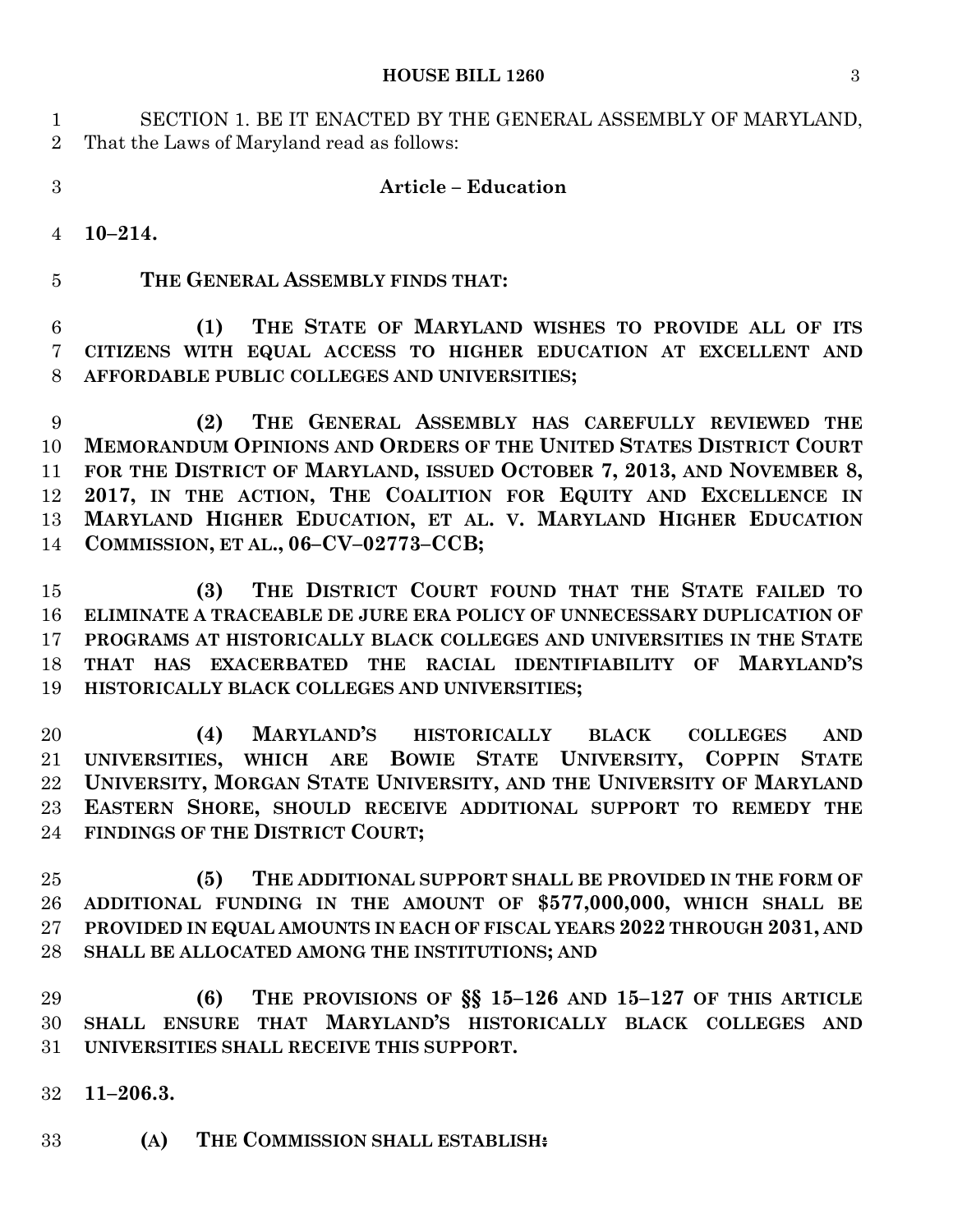### **(1) A NEW PROGRAM EVALUATION UNIT; AND**

 **(2) A SUBSTANTIAL PROGRAM MODIFICATION UNIT A PROGRAM EVALUATION UNIT TO EVALUATE NEW PROGRAMS AND SUBSTANTIAL MODIFICATIONS.**

 **(B) (1) EACH OF THE UNITS THE UNIT ESTABLISHED IN THIS SECTION SHALL HAVE AT LEAST FIVE 10 STAFF MEMBERS WHO ARE EMPLOYEES OF THE COMMISSION.**

 **(2) THE STAFF MEMBERS ASSIGNED TO THESE UNITS THIS UNIT SHALL BE IN ADDITION TO THE CURRENT WORKFORCE OF THE COMMISSION.**

 **(C) THE UNITS UNIT ESTABLISHED IN THIS SECTION SHALL ASSIST THE COMMISSION IN REVIEWING AND EVALUATING PROPOSALS FOR NEW PROGRAMS AND SUBSTANTIAL MODIFICATIONS OF EXISTING PROGRAMS IN ACCORDANCE WITH §§ 11–206 AND 11–206.1 OF THIS SUBTITLE.**

 **(D) BEGINNING IN FISCAL YEAR 2022, THE GOVERNOR SHALL INCLUDE IN THE ANNUAL STATE OPERATING BUDGET FUNDS IN AN AMOUNT SUFFICIENT TO EMPLOY THE 10 STAFF MEMBERS REQUIRED UNDER THIS SECTION.**

**15–126.**

 **(A) (1) FOR FISCAL YEAR 2022, THE GOVERNOR SHALL INCLUDE IN THE ANNUAL STATE OPERATING BUDGET GENERAL FUNDS OF AT LEAST:**

- **(I) \$16,790,700 FOR BOWIE STATE UNIVERSITY;**
- **(II) \$7,212,500 FOR COPPIN STATE UNIVERSITY;**
- **(III) \$24,003,200 FOR MORGAN STATE UNIVERSITY; AND**

 **(IV) \$9,693,600 FOR THE UNIVERSITY OF MARYLAND EASTERN SHORE.**

 **(B) (1) FOR EACH OF FISCAL YEARS 2023 THROUGH 2031, THE GOVERNOR SHALL INCLUDE IN THE ANNUAL STATE OPERATING BUDGET GENERAL FUNDS OF AT LEAST \$57,700,000 TO BE ALLOCATED TO THE HISTORICALLY BLACK COLLEGES AND UNIVERSITIES AS CALCULATED UNDER PARAGRAPH (2) OF THIS SUBSECTION.**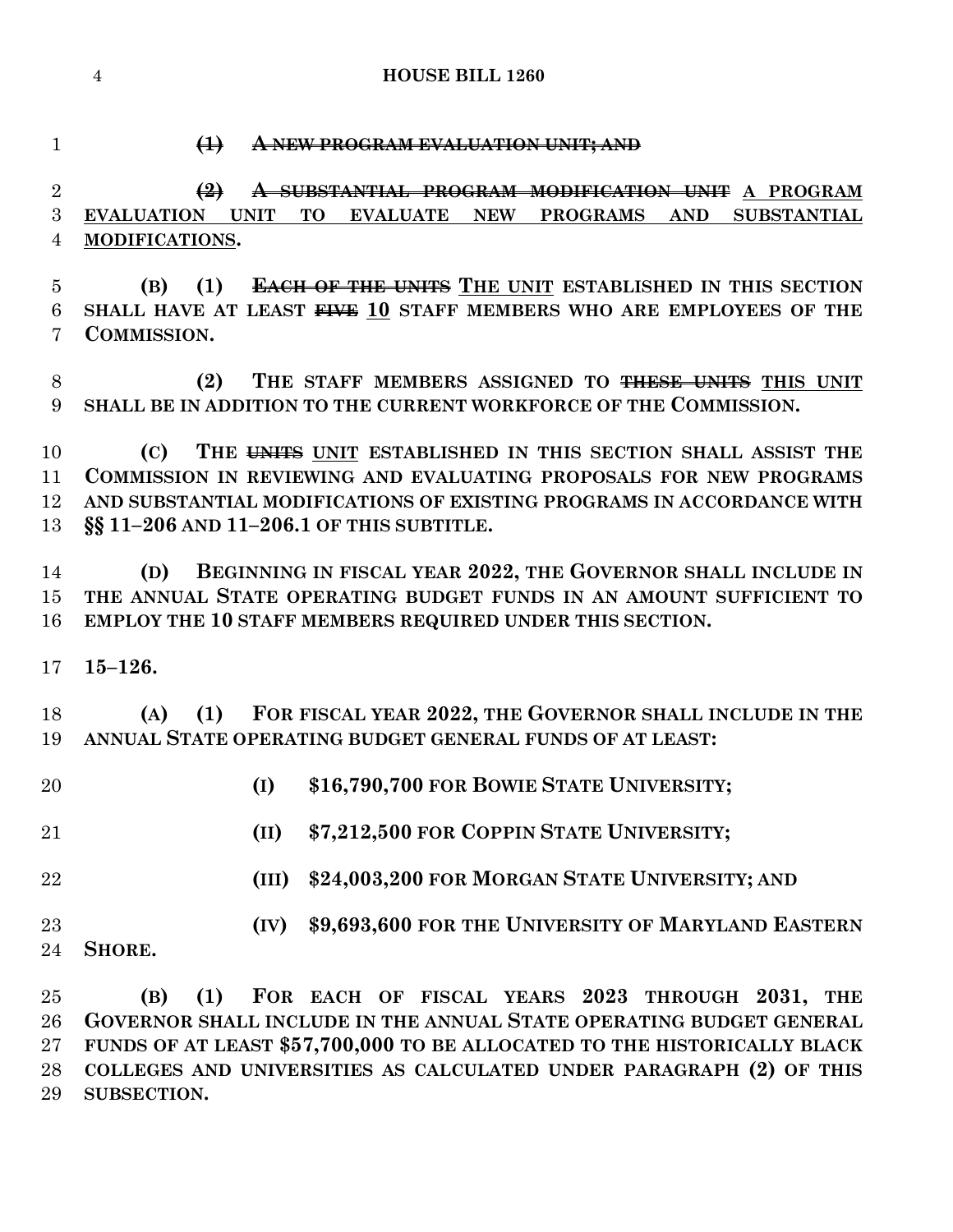| 1<br>$\overline{2}$              | (2)<br>THE FUNDS PROVIDED UNDER PARAGRAPH (1) OF THIS<br>SUBSECTION SHALL BE ALLOCATED TO EACH INSTITUTION IN AN AMOUNT THAT                                                                                                    |
|----------------------------------|---------------------------------------------------------------------------------------------------------------------------------------------------------------------------------------------------------------------------------|
| 3                                | <b>EQUALS THE PRODUCT OF:</b>                                                                                                                                                                                                   |
| $\overline{4}$<br>$\overline{5}$ | THE PERCENTAGE SHARE OF STUDENTS ENROLLED DURING<br>(I)<br>THE IMMEDIATELY PRECEDING ACADEMIC YEAR AT EACH INSTITUTION COMPARED                                                                                                 |
| 6<br>7                           | TO THE TOTAL NUMBER OF STUDENTS ENROLLED AT ALL OF THE HISTORICALLY<br>BLACK COLLEGES AND UNIVERSITIES; AND                                                                                                                     |
| 8                                | \$57,700,000.<br>(II)                                                                                                                                                                                                           |
| 9<br>10<br>11<br>12              | AT THE END OF EACH FISCAL YEAR, ANY UNUSED FUNDS<br>(3)<br>PROVIDED UNDER THIS SECTION SHALL BE DISTRIBUTED TO THE HISTORICALLY<br>BLACK COLLEGES AND UNIVERSITIES RESERVE FUND ESTABLISHED UNDER §<br>15-127 OF THIS SUBTITLE. |
| 13                               | (C)<br>FUNDS PROVIDED UNDER THIS SECTION:                                                                                                                                                                                       |
| 14<br>15<br>16                   | (1)<br>SHALL BE SUPPLEMENTAL TO, AND MAY NOT SUPPLANT, FUNDS<br>APPROPRIATED TO PUBLIC INSTITUTIONS OF HIGHER EDUCATION IN THE STATE<br><b>BUDGET; AND</b>                                                                      |
| 17<br>18                         | (2)<br>MAY BE USED FOR THE FOLLOWING PURPOSES, AS DETERMINED<br>BY THE UNIVERSITY RECEIVING THE FUNDS:                                                                                                                          |
| 19                               | (I)<br>SCHOLARSHIPS AND FINANCIAL AID SUPPORT SERVICES;                                                                                                                                                                         |
| 20                               | (II)<br>FACULTY RECRUITMENT AND DEVELOPMENT;                                                                                                                                                                                    |
| 21<br>22                         | (III) EXPANDING AND IMPROVING EXISTING ACADEMIC<br>PROGRAMS, INCLUDING ONLINE PROGRAMS;                                                                                                                                         |
| 23<br>24                         | (IV) DEVELOPMENT AND IMPLEMENTATION OF NEW ACADEMIC<br>PROGRAMS, INCLUDING ONLINE PROGRAMS;                                                                                                                                     |
| 25                               | (V)<br><b>ACADEMIC SUPPORT; AND</b>                                                                                                                                                                                             |
| 26                               | <b>MARKETING; AND</b><br>(VI)                                                                                                                                                                                                   |
| 27<br>28                         | (3)<br>MAY NOT BE INCLUDED IN THE CALCULATIONS OF STATE<br>FUNDING UNDER §§ 16-305, 16-512, AND 17-104 OF THIS ARTICLE.                                                                                                         |
| ററ                               | (D) ON OP PEEOPE DECEMPER 1 FACH VEAP PECINALING IN 9099 AND                                                                                                                                                                    |

 **(D) ON OR BEFORE DECEMBER 1 EACH YEAR, BEGINNING IN 2022 AND GOING THROUGH 2032, EACH HISTORICALLY BLACK COLLEGE OR UNIVERSITY**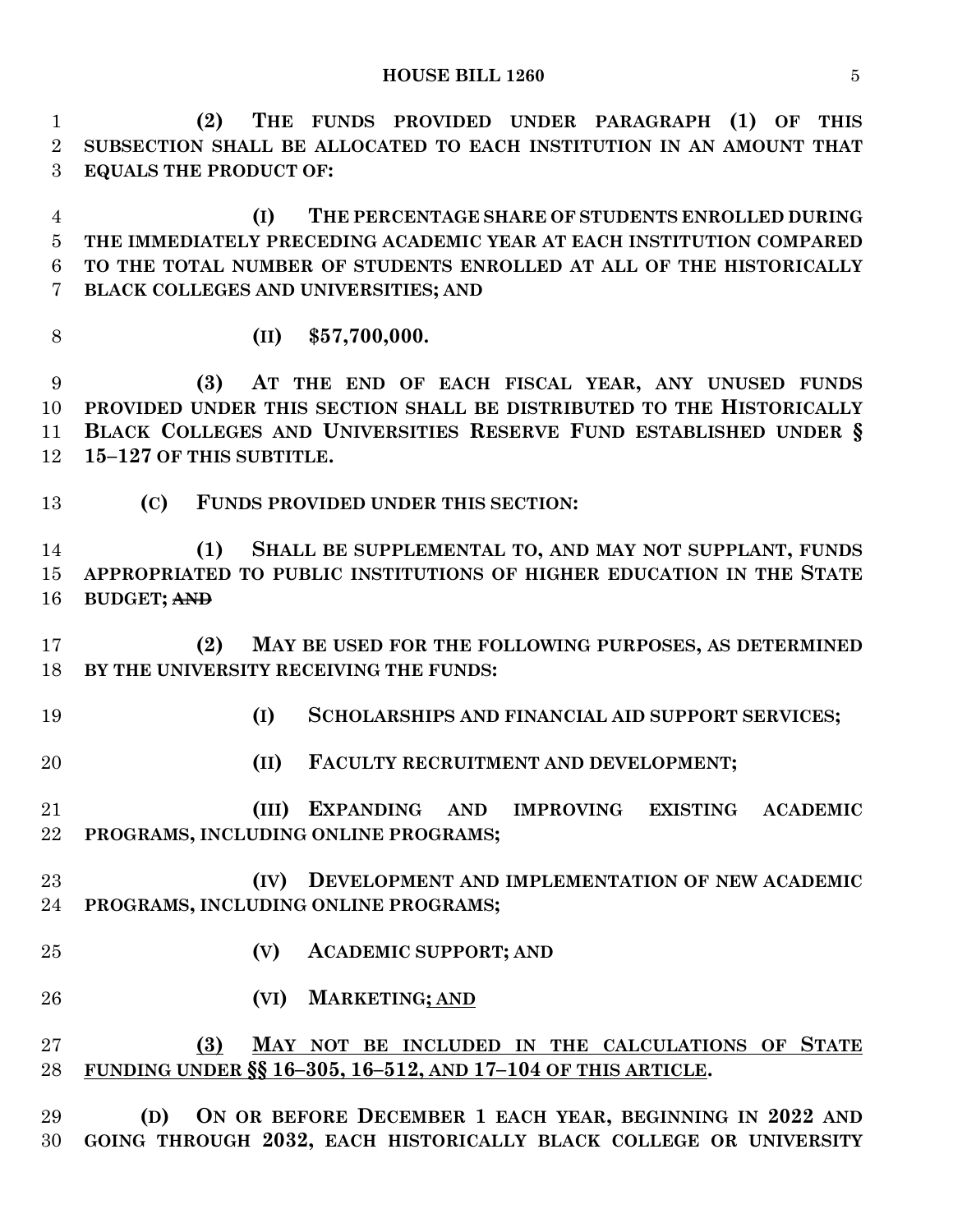| $\mathbf{1}$    | SHALL REPORT TO THE GOVERNOR AND, IN ACCORDANCE WITH $\S 2-1257$ OF THE |
|-----------------|-------------------------------------------------------------------------|
| $\overline{2}$  | STATE GOVERNMENT ARTICLE, THE PRESIDENT OF THE SENATE AND, THE          |
| $\overline{3}$  | SPEAKER OF THE HOUSE OF DELEGATES, THE HOUSE APPROPRIATIONS             |
| $\overline{4}$  | <b>COMMITTEE, AND THE SENATE BUDGET AND TAXATION COMMITTEE ON:</b>      |
| $\overline{5}$  | (1)<br>THE USES OF THE FUNDS IN ACCORDANCE WITH SUBSECTION              |
| $6\phantom{.}6$ | $(C)(2)$ OF THIS SECTION; AND                                           |
|                 |                                                                         |
| $\overline{7}$  | (2)<br>ANY NEW ACADEMIC PROGRAM DEVELOPED WITH RESPECT TO:              |
| 8               | (I)<br>DEVELOPMENT COSTS;                                               |
| 9               | (II)<br><b>STARTUP COSTS; AND</b>                                       |
| 10              | (III) ONGOING COSTS TO MAINTAIN THE PROGRAM.                            |
| 11              | $15 - 127.$                                                             |
| 12              | (A) IN THIS SECTION, "FUND" MEANS THE HISTORICALLY BLACK                |
| 13              | COLLEGES AND UNIVERSITIES RESERVE FUND.                                 |
|                 |                                                                         |
| 14              | THERE IS A HISTORICALLY BLACK COLLEGES AND UNIVERSITIES<br>(B)          |
| 15              | <b>RESERVE FUND.</b>                                                    |
| 16              | THE PURPOSE OF THE FUND IS TO PROVIDE RESERVE FUNDING FOR<br>(C)        |
| 17              | BOWIE STATE UNIVERSITY, COPPIN STATE UNIVERSITY, MORGAN STATE           |
| 18              | UNIVERSITY, AND THE UNIVERSITY OF MARYLAND EASTERN SHORE THAT IS USED   |
| 19              | FOR PURPOSES CONSISTENT WITH THE USES SPECIFIED UNDER § 15-126 OF THIS  |
| 20              | SUBTITLE.                                                               |
|                 |                                                                         |
| 21              | MARYLAND HIGHER EDUCATION COMMISSION<br>THE<br>(D)<br><b>SHALL</b>      |
| $22\,$          | <b>ADMINISTER THE FUND.</b>                                             |
|                 |                                                                         |
| $23\,$          | THE FUND IS A SPECIAL, NONLAPSING FUND THAT IS NOT<br>(E)<br>(1)        |
| 24              | SUBJECT TO § 7-302 OF THE STATE FINANCE AND PROCUREMENT ARTICLE.        |
| 25              | THE STATE TREASURER SHALL HOLD THE FUND SEPARATELY,<br>(2)              |
| 26              | AND THE COMPTROLLER SHALL ACCOUNT FOR THE FUND.                         |
|                 |                                                                         |
| $27\,$          | THE FUND CONSISTS OF:<br>(F)                                            |
| 28              | (1)<br>THE REMAINDER OF ANY FUNDS UNUSED AT THE END OF A FISCAL         |
| 29              | YEAR THAT IS DISTRIBUTED TO THE FUND UNDER § 15-126 OF THIS SUBTITLE;   |
|                 |                                                                         |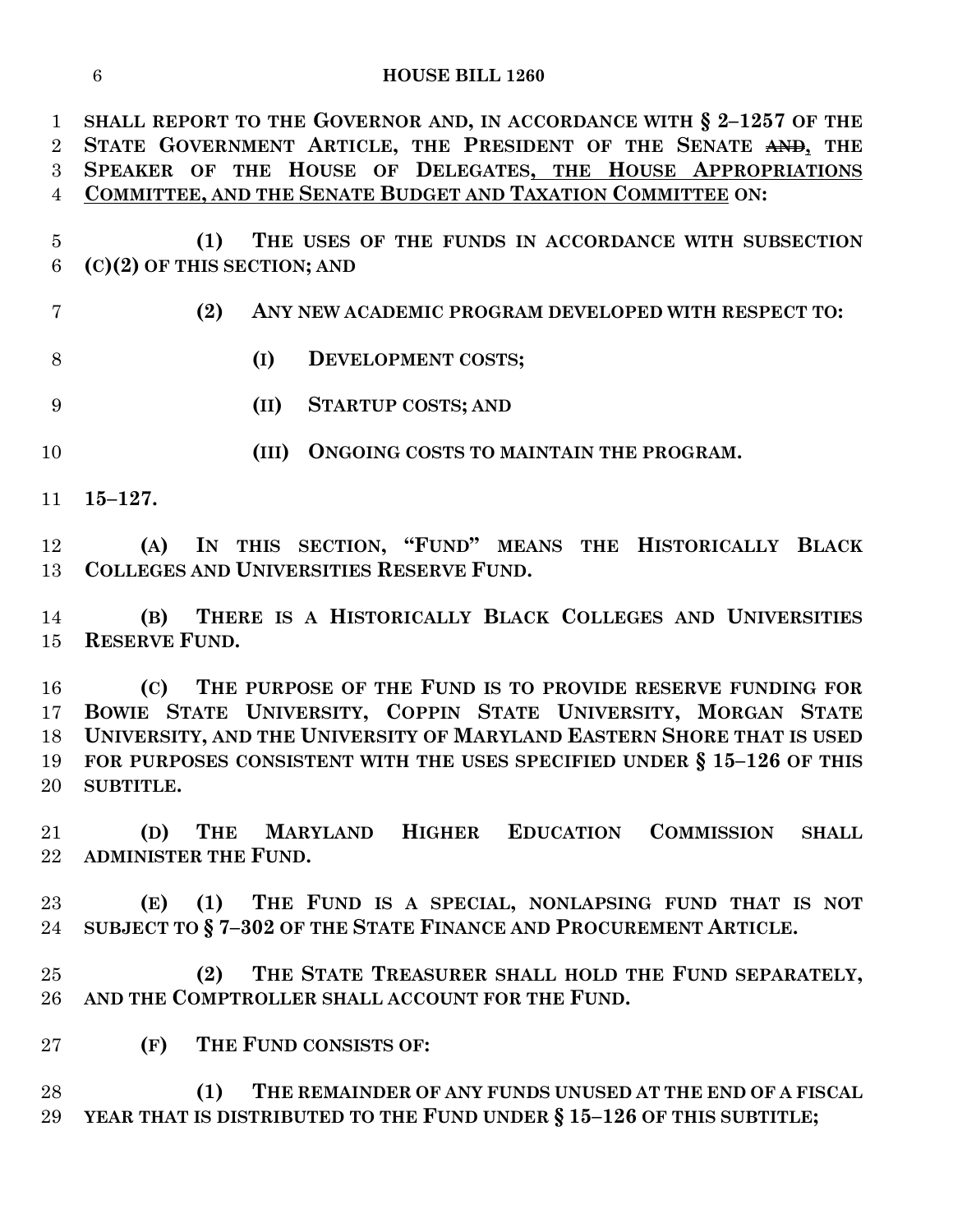**HOUSE BILL 1260** 7

 **(2) MONEY APPROPRIATED IN THE STATE BUDGET TO THE FUND; (3) INTEREST EARNINGS; AND (4) ANY OTHER MONEY FROM ANY OTHER SOURCE ACCEPTED FOR THE BENEFIT OF THE FUND. (G) THE FUND MAY BE USED ONLY FOR THE USES SPECIFIED UNDER § 15–126 OF THIS SUBTITLE. (H) (1) THE STATE TREASURER SHALL INVEST THE MONEY OF THE FUND IN THE SAME MANNER AS OTHER STATE MONEY MAY BE INVESTED. (2) ANY INTEREST EARNINGS OF THE FUND SHALL BE CREDITED TO THE FUND. (I) EXPENDITURES FROM THE FUND MAY BE MADE ONLY IN ACCORDANCE WITH THE STATE BUDGET. (J) MONEY EXPENDED FROM THE FUND FOR THE USES SPECIFIED UNDER § 15–126 OF THIS SUBTITLE IS SUPPLEMENTAL TO AND IS NOT INTENDED TO TAKE THE PLACE OF FUNDING THAT OTHERWISE WOULD BE APPROPRIATED FOR THE USES SPECIFIED UNDER § 15–126 OF THIS SUBTITLE OR ANY OTHER FUNDS APPROPRIATED TO PUBLIC INSTITUTIONS OF HIGHER EDUCATION IN THE STATE BUDGET. Article – State Finance and Procurement** 6–226. (a) (2) (i) Notwithstanding any other provision of law, and unless inconsistent with a federal law, grant agreement, or other federal requirement or with the terms of a gift or settlement agreement, net interest on all State money allocated by the State Treasurer under this section to special funds or accounts, and otherwise entitled to receive interest earnings, as accounted for by the Comptroller, shall accrue to the General Fund of the State. (ii) The provisions of subparagraph (i) of this paragraph do not apply to the following funds: 121. the Markell Hendricks Youth Crime Prevention and Diversion Parole Fund; **[**and**]** 122. the Federal Government Shutdown Employee Assistance Loan Fund**; AND**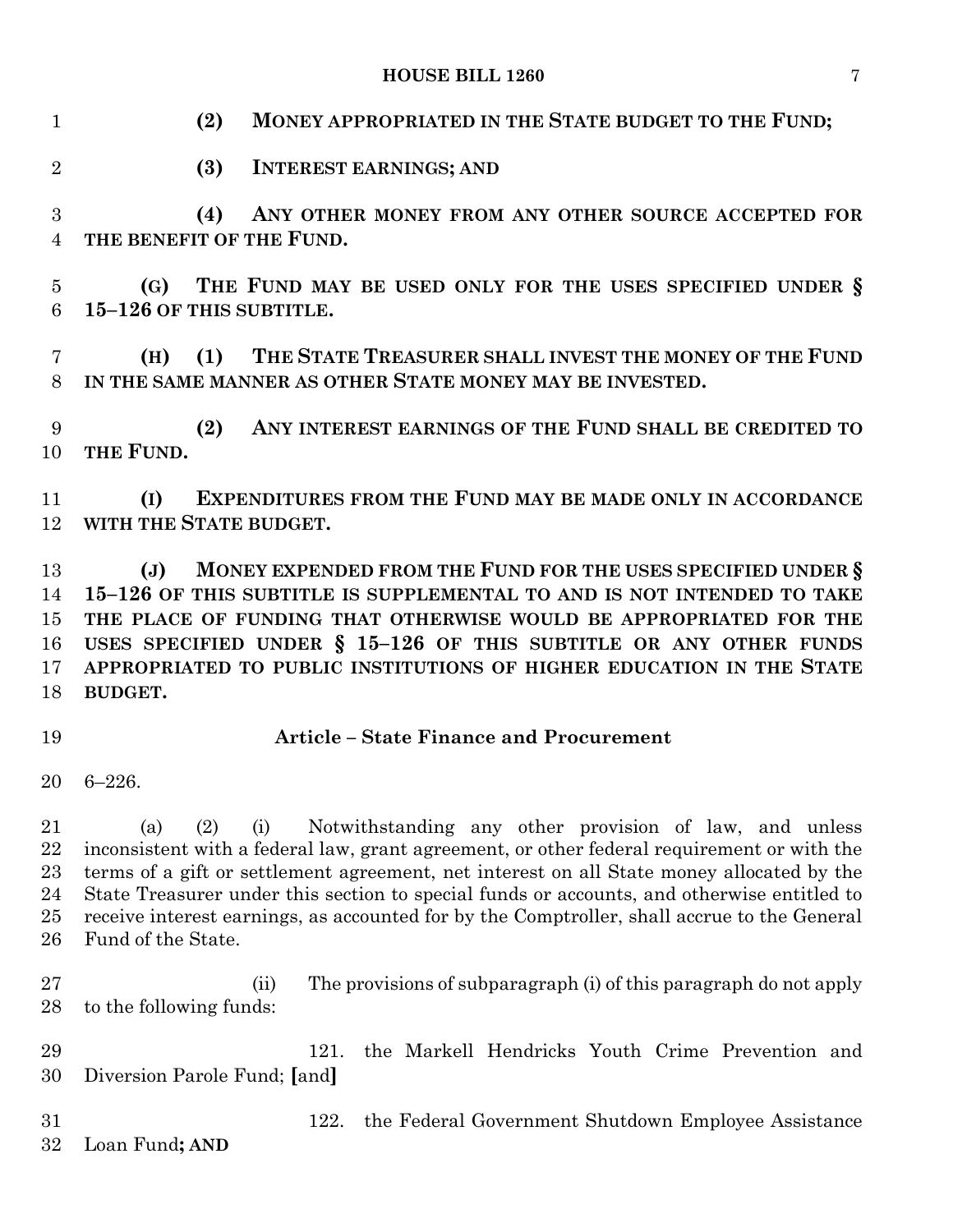**123. THE HISTORICALLY BLACK COLLEGES AND UNIVERSITIES RESERVE FUND**.

# SECTION 2. AND BE IT FURTHER ENACTED, That:

4 (a) (1) The University of Maryland Global Campus System of Maryland William E. Kirwan Center for Academic Innovation, in collaboration with UMUC Ventures, shall work with the State's historically black colleges and universities, Bowie State University, Coppin State University, Morgan State University, and the University of Maryland Eastern Shore with the goal of developing and offering online academic programs.

10 (2) The procurements and contracts for developing and offering online academic programs under paragraph (1) of this subsection are not subject to the approval 12 of the Board of Public Works under § 12–112 of the Education Article.

 (3) The Board of Regents of the University System of Maryland may use the fund balance to support the development and offering of online academic programs under this subsection.

 (b) On or before December 1, 2020, each institution shall submit a report on its efforts and any findings to the Governor and, in accordance with § 2–1257 of the State Government Article, the President of the Senate and the Speaker of the House of Delegates that summarizes the steps taken to comply with the requirement provided under subsection (a) of this section.

### SECTION 3. AND BE IT FURTHER ENACTED, That:

 (a) The Maryland Higher Education Commission shall, in consultation with Morgan State University, the University System of Maryland, and St. Mary's College of Maryland, study the Commission's current policies and practices and any new policies or practices established in accordance with this Act for the purpose of:

26 (1) evaluating, streamlining,  $\theta$  and making and making recommendations on the Commission's policies and practices with respect to academic program review;

 (2) enhancing the economic competitiveness of the State by ensuring the responsiveness of institutions of higher education to market demand; and

(3) effectively supporting the State's workforce development requirements.

 (b) On or before December 1, 2020, the Commission shall submit a report on its 33 findings to the Governor and, in accordance with  $\S 2$ –1257 of the State Government Article, the President of the Senate and the Speaker of the House of Delegates that summarizes the results of the study conducted in accordance with subsection (a) of this section.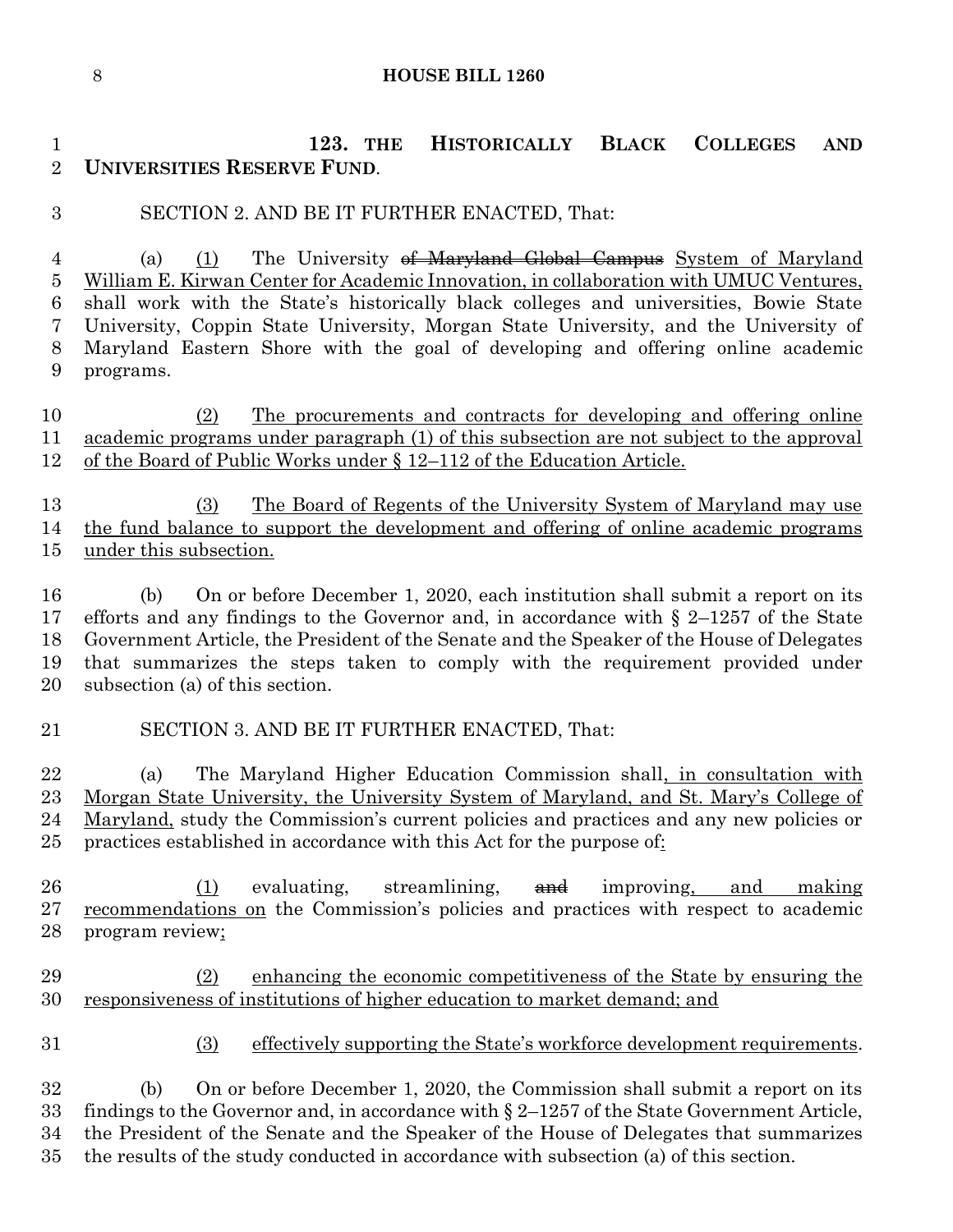#### **HOUSE BILL 1260** 9

### SECTION 4. AND BE IT FURTHER ENACTED, That:

 (a) The State's historically black colleges and universities, Bowie State University, Coppin State University, Morgan State University, and the University of Maryland Eastern Shore, are encouraged to hire a consultant who would assist the institutions, as a collective, with programmatic development.

 (b) On or before December 1, 2020, each institution shall submit a report on its efforts and any findings to the Governor and, in accordance with § 2–1257 of the State Government Article, the President of the Senate and the Speaker of the House of Delegates that summarizes the steps taken to comply with subsection (a) of this section.

10 SECTION 5. AND BE IT FURTHER ENACTED, That the State's historically black colleges and universities, Bowie State University, Coppin State University, Morgan State University, and the University of Maryland Eastern Shore, are encouraged to use funds provided by this Act to support and implement the Blueprint for Maryland's Future.

### 14 SECTION 5. 6. AND BE IT FURTHER ENACTED, That:

 (a) Section 1 of this Act is contingent on the execution of a final settlement agreement in the case of The Coalition for Equity and Excellence in Maryland Higher Education v. Maryland Higher Education Commission, 06–CV–02773–CCB (D. MD) on or before December 1, 2020, that:

19 (1) incorporates and is limited to the provisions of does not exceed the 20 financial and programmatic commitments contained in Section 1 of this Act; and

- 
- 21 (2) incorporates the order described in subsection  $(d)(2)$  of this section; and

 (3) provides for attorney's fees and expenses in an amount not less than \$14,000,000 but not more than \$25,000,000 to plaintiffs' counsel in The Coalition for Equity and Excellence in Maryland Higher Education v. Maryland Higher Education Commission, 06–CV–02773–CCB (D. MD).

 (b) (1) In fiscal year 2022, the Governor shall provide an allocation for the attorney's fees and expenses in the amount specified in the final settlement agreement described in subsection (a) of this section.

 (2) The amount allocated under paragraph (1) of this subsection shall be provided from the funds for the historically black colleges and universities under Section 1 of this Act, with the amounts allocated based on each institution's share of the total funds provided under Section 1 of this Act.

 (3) Notwithstanding § 12–501 of the State Government Article or any other provision of law, the settlement agreement as provided in subsection (a) of this section,